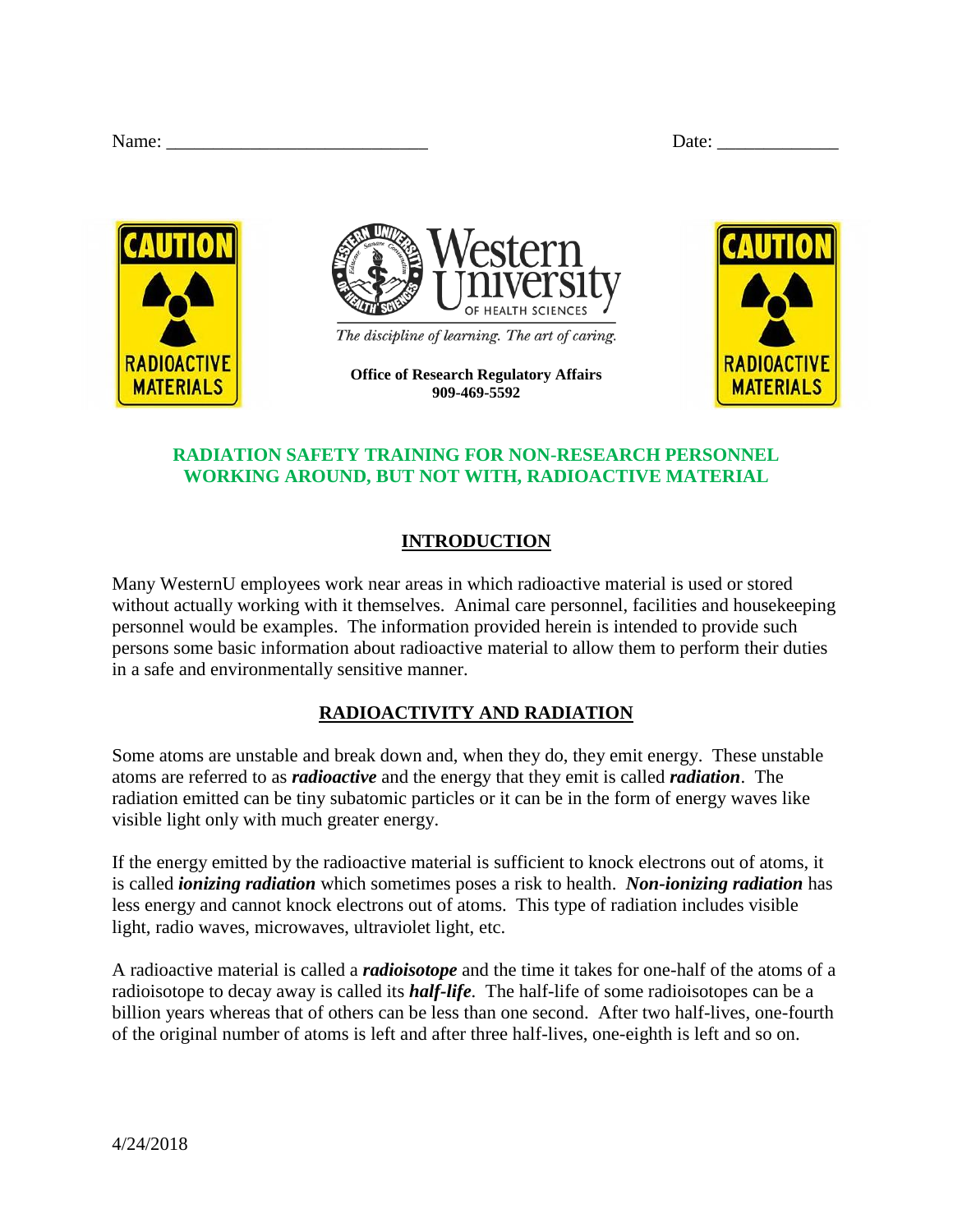## **RADIATION SAFETY PROCEDURES**

**Working in laboratories or other rooms in which radioactive material is used or stored is very safe as long as simple precautions are taken and common sense is used.** When in doubt, always speak with a person in the laboratory familiar with the radioactive material used or stored there or contact the Radiation Safety Officer ( $\hat{\mathbf{Q}}$  x-5592) or the Alternate Radiation Safety Officer ( $\bullet$  x-5373).

**Access** to all rooms in which radioactive material is used or stored is restricted by card-key access. In some cases, additional security is provided by requiring entry of a secret code into a key pad. In either case, doors to all rooms in which radioactive materials are used or stored are



labeled with the sign to the left containing the universal symbol for radioactive material which resembles an airplane propeller in appearance and has the words "Caution, Radioactive Material". This is to inform you of the possible presence of radioactive material inside the room before you enter. In addition, fume hoods, refrigerators, freezers, waste containers, bench-tops, etc. are also labeled with caution signs or yellow caution tape containing the radiation symbol. *Do not touch anything labeled like this without first speaking with knowledgeable laboratory personnel!*

Rooms in which radioactive material is present must not be left open or unlocked unless at least one person knowledgeable about the material is in that room. Therefore, someone should always be available to inform you of any hazards that may be present be they radioactive, chemical, biological or physical (heat sources, etc.) in nature.

**Protection** against accidental exposure to above normal levels of radioactivity is provided by requiring all radioactive material on campus to be used and stored in such a manner that it is well shielded. **It is, therefore,** *very unlikely* **that you will work in any area in which the radiation**  level is above normal. If you are concerned about this, ask that your work area be properly checked to determine that radiation levels are safe.

Beta radiation is easily shielded by a one-half inch of plastic and, in some cases, by air alone. Gamma radiation and X-rays are shielded using lead. However, very few laboratories on campus use radioactive materials for which more than plastic or a very thin layer of lead is needed for safety.

**Radioactive Contamination Monitoring:** Persons who use radioisotopes are required to do so in such a way as to minimize the risk of contamination. Moreover, they are required to perform monthly checks for contamination in all campus laboratories in which radioisotopes are used and more often if contamination is suspected. **Therefore, it is** *very unlikely* **that contamination will be present in the areas in which you perform your work.** If you are concerned about this, ask that your work area be properly checked to determine that radiation levels are safe.

**Radiation Dosimeters** that measure the radiation dose that the wearer receives may take many forms as can be seen from the examples below. However, the Radiation Safety Officer will only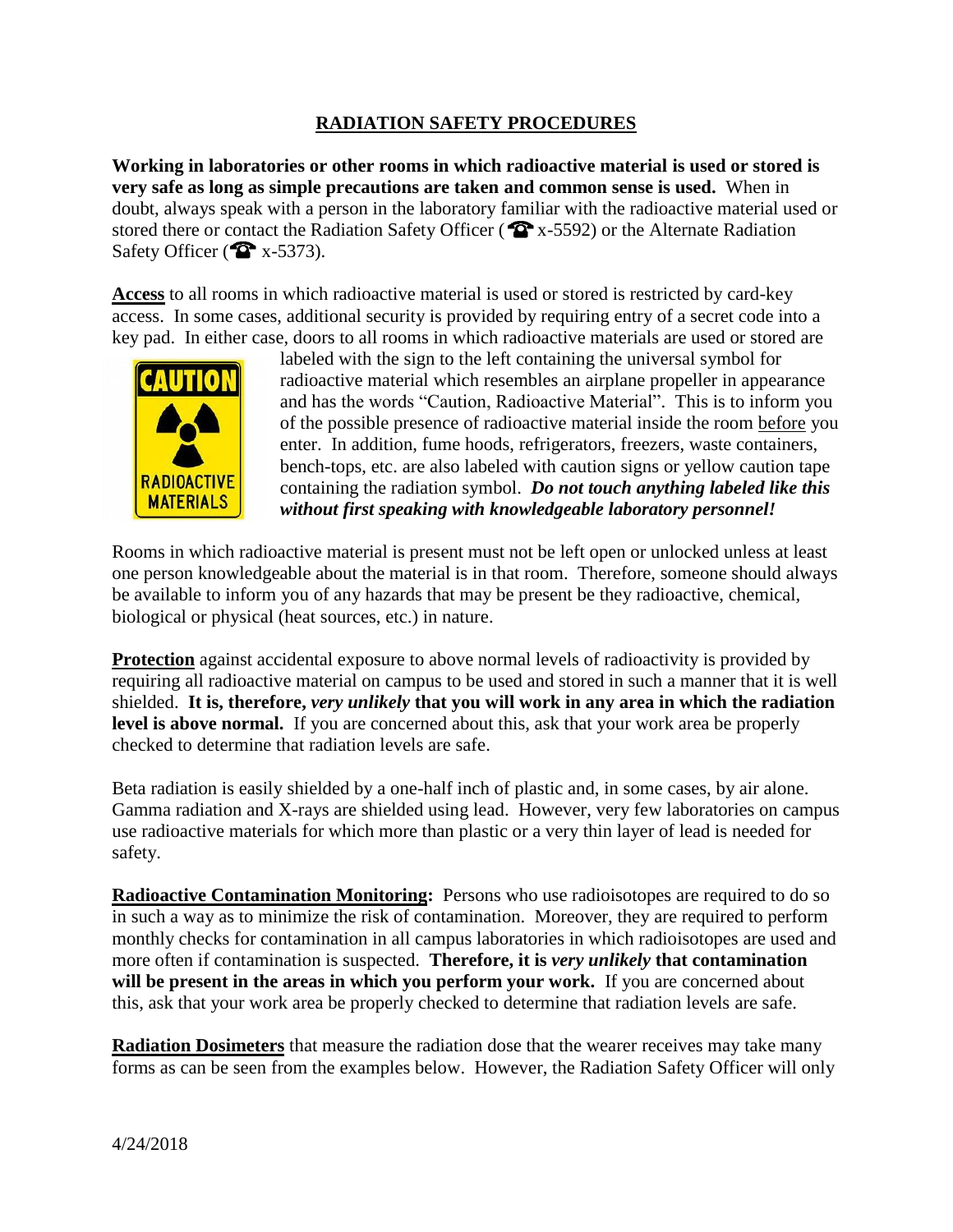issue dosimeters to researchers who work with large amounts of radioactive material that emit high-energy radiation.



It is very uncommon for doses to show up on radiation dosimeters due to the very safe handling of radioactive material through the use of proper shielding, reducing the time needed to handle the material and avoiding frequently occupied areas. It is, therefore, not necessary for anyone else working in the laboratory to be issued a dosimeter because the chances of being exposed to radiation is very much less.

## **ANIMAL CARE PERSONNEL**

There may be occasions when radioactive material must be administered directly to live animals. For example, a newly discovered drug may be tagged with a radioisotope and injected into living animals to determine the drug's tissue distribution and rate of elimination. Studies in which radioactive compounds are administered to live animals are called *in vivo* studies. If the *in vivo* study requires the use of a radioisotope, to minimize possible contamination and exposure of others to radioactive material, it may be best to administer the compound to animals while they are still housed within the animal housing area, also called a vivarium.

#### **If a radioisotope is administered to a living animal, the animal itself is now radioactive, as is the cage in which it is housed and the bedding material lining the floor of the cage due to the presence of contaminated urine and feces.**

Animal care personnel are already largely protected from exposure to such radioactive material by their **required use of personal protection equipment within the vivarium**. This equipment consists of a disposable lab coat, shoe booties, face mask, hair net and gloves. Nevertheless, the



door to any room within a vivarium that is used either for the administration of radioisotopes to live animals or to store radioactive material of any kind will be posted with the sign on the left.

Any study conducted within a vivarium that requires the *in vivo* use of radioactive material will be conducted using **disposable cages** to house the animals. At the end of each study, the cages and all bedding material will be double bagged and properly disposed of in waste containers

designated and approved for disposal of radioactive waste. Contaminated animal carcasses must be double bagged with the outer bag being yellow with the universal symbol for radioactive material and the words "Caution, Radioactive Material". Bags containing radioactive animal carcasses must be placed in a separate freezer dedicated solely to the storage of radioactive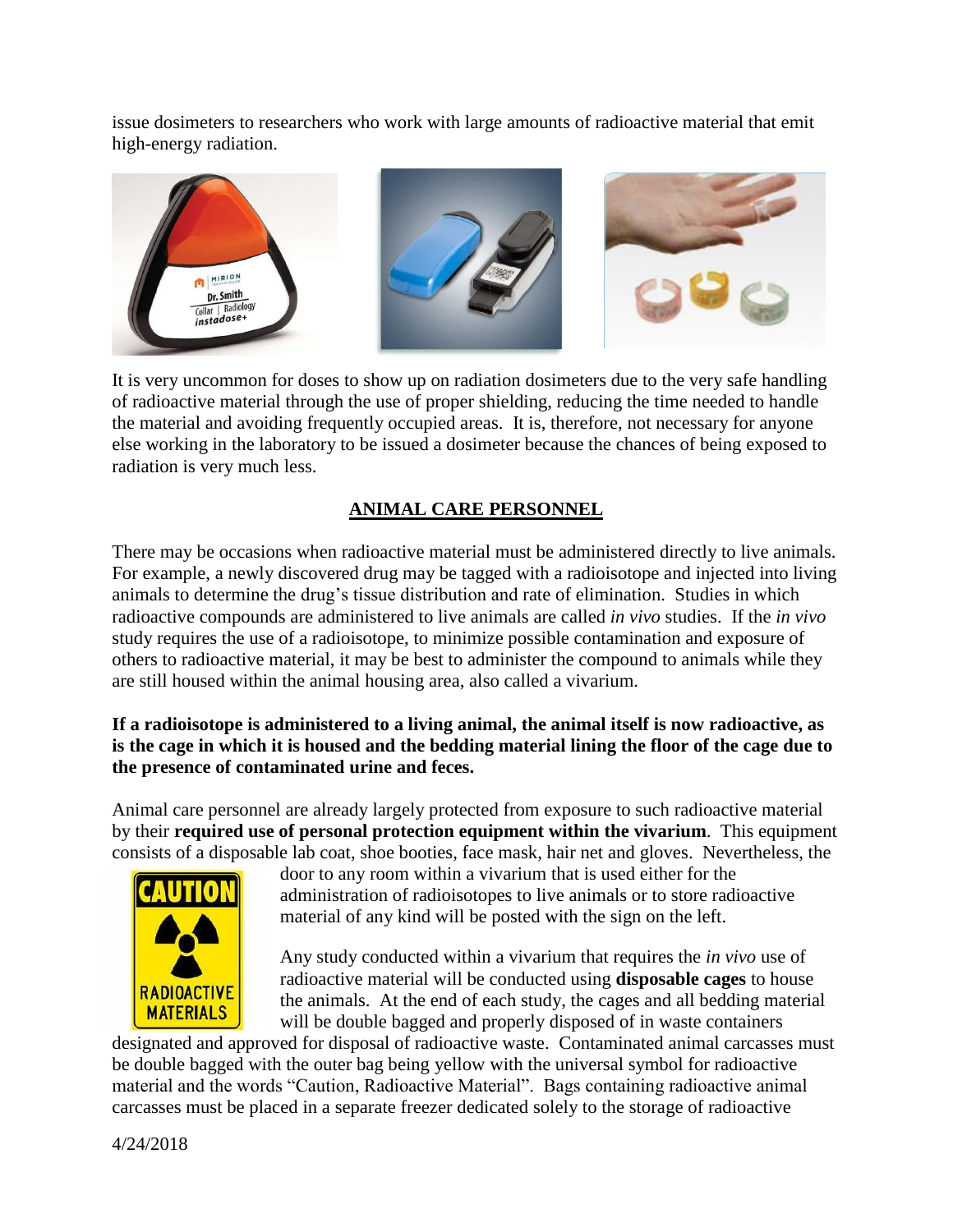carcasses. This freezer must be marked with the universal symbol for radioactive material and the words "Caution, Radioactive Material". This freezer will also have attached to its lid the following warning: STOP: Never mix the contents of this freezer with the contents of any other freezer or material of any other kind!! **Under no circumstances are non-radioactive carcasses and radioactive carcasses to be placed in the same freezer.**

When freezers containing radioactive carcasses are full, the Director of Environmental Health and Safety (EH&S) will have the carcasses picked up for disposal by an approved licensed vendor. The Director of EH&S will remain in attendance during the entire process. An Animal Facilities staff member who has been trained in how to differentiate bags and freezers containing radioactive carcasses from those containing non-radioactive carcasses must also be in attendance during this process to allow access to the facility and to assist the Director of EH&S in ensuring that only radioactive carcasses are removed for disposal.

**Under no circumstances is a vendor permitted to take radioactive and non-radioactive carcasses.**

**----------------------------------------------------------------------------------------------**



**EATING OR DRINKING IN ANY LABORATORY, VIVARIUM OR OTHER AREA DESIGNATED FOR THE USE OF RADIOACTIVE MATERIAL IS STRICTLY PROHIBITED! No food or beverages may be kept or consumed in areas posted for radioactive material use or storage.** In addition, all other activities involving handto-mouth motion such as application of cosmetics, lip balm, gum chewing, etc. must be avoided. Do not place notebooks, pens, tools, etc. in posted radioactive material areas as they can easily become contaminated.

**Additional radiation safety training** may be obtained by contacting the Radiation Safety Officer at  $\bullet$  x-5592.

## **BE EDUCATED!!!**



**Considering the relatively small quantities of radioactive materials used at WesternU and the safe methods by which they are used and stored, there is no reason to fear the radioactive material used here.**

The public media have at times instilled anxiety and fear into the public regarding all things radioactive such as nuclear power plants, radioactive waste disposal, etc. The reality for WesternU is that nobody has ever received a dose of radiation that has been harmful. This is in part due to WesternU's commitment to the policy of ALARA, keeping radiation doses **A**s **L**ow **A**s **R**easonably **A**chievable. With everyone's cooperation, we will be able to continue to ensure the safety of everyone working with or around radioactive material.